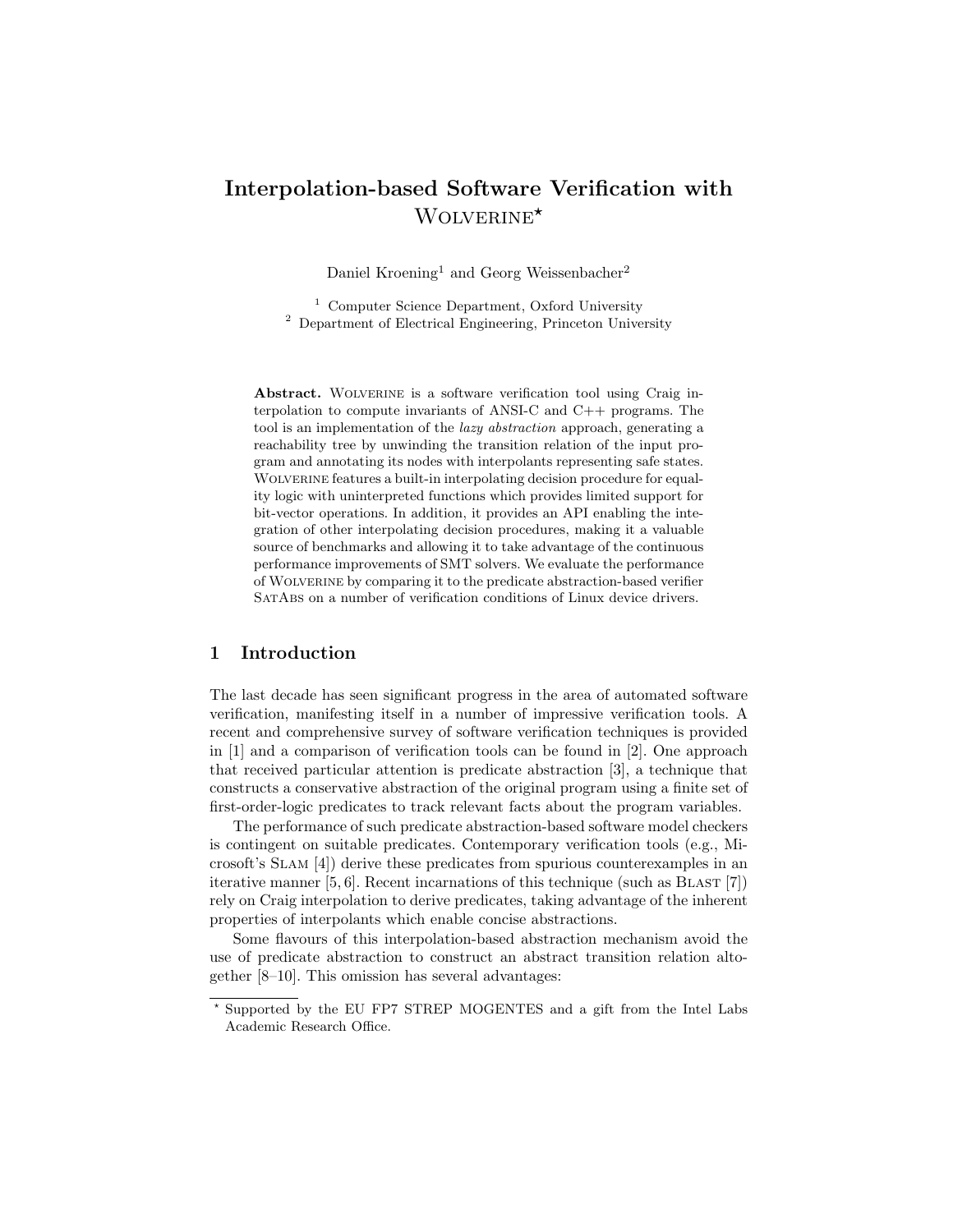

Fig. 1. A program and one of its execution traces

- It eliminates computationally expensive calls to a theorem prover that predicate abstraction-based verifiers require to construct an abstraction, and
- it decreases the size and the complexity of the implementation of the verification tool significantly (by about two thirds in our experience).

The algorithm presented in [8] (and our implementation Wolverine) essentially follows the lazy abstraction paradigm [11], but retains the abstract transition function at the coarsest level (determined by the control-flow-graph of the program under scrutiny). The reachability tree obtained by unwinding this transition function is annotated with interpolants representing an overapproximation of the reachable states. A fixed point of these annotations constitutes an invariant establishing the correctness of the program with respect to a given safety property. Section 2 provides more details.

Contributions. WOLVERINE is a software verification tool checking reachability properties stated in terms of assertions and implements the algorithm described in [8]. It is, to the best of our knowledge, the first freely available<sup>3</sup> software model checker for  $C/C++$  programs based on this algorithm.

WOLVERINE features a built-in interpolating decision procedure for equality logic with uninterpreted functions which provides limited support for bit-vector operations, while many comparable verification tools use linear arithmetic to approximate semantics of the program. In addition, it provides a programming interface (described in Section 3) enabling the integration of other interpolating decision procedures, allowing it to take advantage of the continuous performance improvements of interpolating SMT solvers (see, for instance, [12–14]).

We present an evaluation of our implementation in Section 4 and provide a tool to generate additional benchmarks on the website of WOLVERINE.

## 2 Implementation

The implementation of Wolverine is based on the CProver framework (written in  $C_{++}$ , which also forms the foundation of the verification tools CBMC [15],

<sup>3</sup> Source available under a BSD-style license on http://www.cprover.org/wolverine.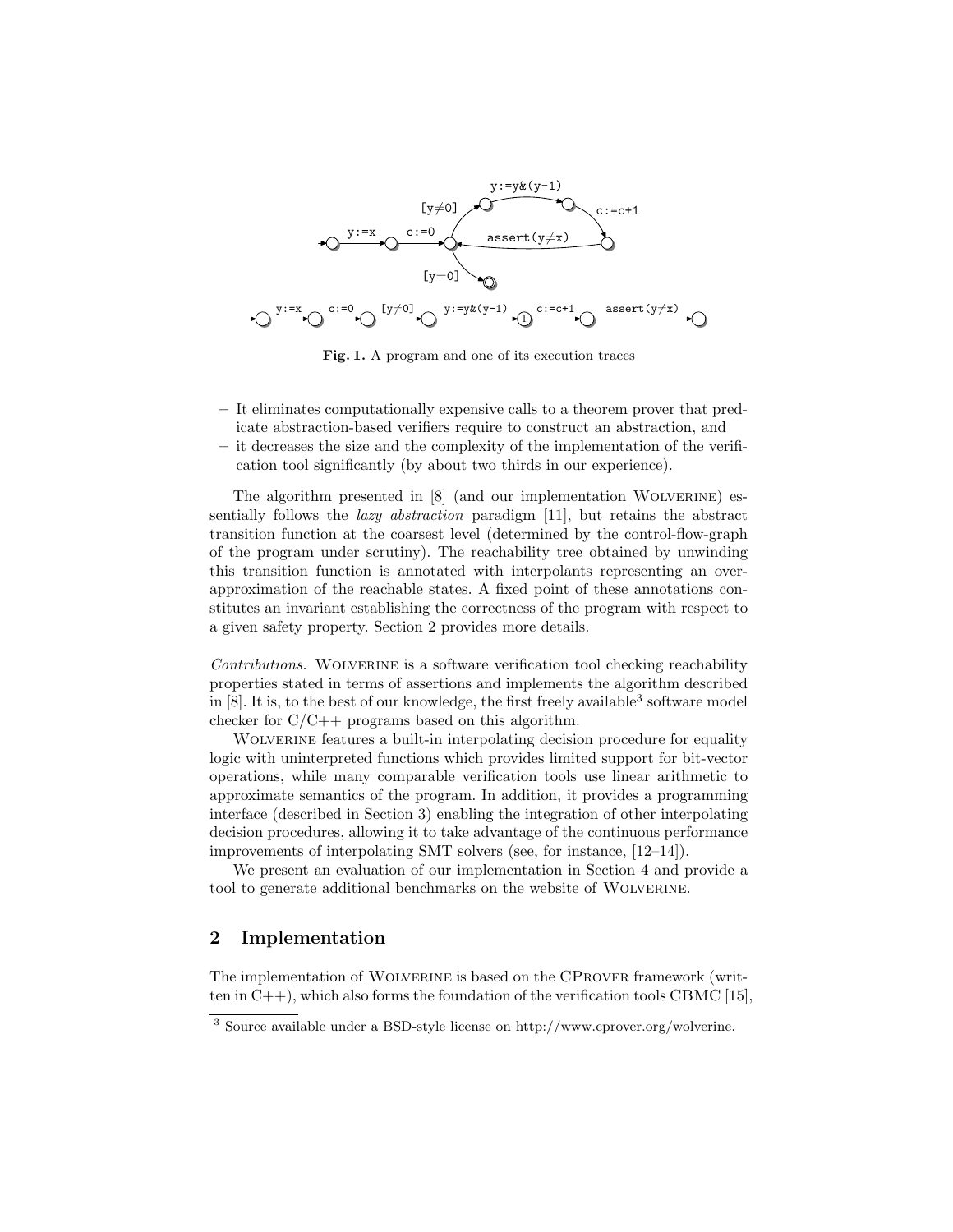SATABS  $[16]$ , and IMPACT  $[8]$ . We describe the implementation of WOLVERine using the example program in Figure 1. The program implements Wegner's algorithm, determining how many bits of x are set to one. The assertion assert( $y \neq x$ ) is a naïve safeguard against non-termination. WOLVERINE uses symbolic simulation to construct a reachability tree. To this end, it unwinds the control flow graph of the program until an assertion is reached. The shortest execution trace of our example program reaching the assertion is shown at the bottom of Figure 1. In order to check whether the trace violates the assertion, WOLVERINE transforms it into static single assignment form:

$$
\overbrace{(y_1=x_0)\wedge (y_1\neq 0)\wedge (y_2=y_1\&(y_1-1))}^{\text{prefix}} \overbrace{\wedge}^{\text{assertion}} \overbrace{(y_2=x_0)}^{\text{assertion}} \qquad \qquad (1)
$$

Using slicing, we eliminate the assignments to c, since they are not relevant to the correctness of the program. The effect of negating the asserted condition is that every satisfying assignment of Formula (1) represents a witness for an assertion violation. Note, however, that the formula is unsatisfiable and therefore this execution cannot violate the assertion. Accordingly, the sub-formula tagged "prefix" in Formula  $(1)$  represents a set of reachable states (at location  $\Phi$  in the trace) that is safe with respect to the assertion.

WOLVERINE splits the symbolic representation of the execution trace into  $n$ partitions  $A_1, \ldots, A_n$ , one for each basic block traversed by the trace. It passes these *n* formulas on to an *interpolating* decision procedure (by default the builtin algorithm described in [17, 18]), which returns  $n-1$  interpolants  $I_1, \ldots, I_{n-1}$ that satisfy the following conditions [8]:

- 1. For all  $1 \le j \le n$ ,  $(I_{j-1} \wedge A_j)$  implies  $I_j$  (with  $I_0$  = true and  $I_n$  = false), and
- 2. for all  $1 \leq j \leq n$ ,  $I_j$  refers only to SSA variables that occur in  $A_1, \ldots, A_j$  as well as in  $A_{j+1}, \ldots, A_n$ .

The first condition guarantees that each interpolant  $I_i$  represents a set of safe states at the respective program location from which no state violating the assertion is reachable via the given trace (i.e., the interpolants and the program statements in the trace form Hoare triples). The second condition above guarantees that the interpolants refer only to SSA variables that are live at the corresponding location in the trace. For instance, a valid sequence of interpolants for the formulas  $(y_1 = x_0)$ ,  $(y_1 \neq 0)$ ,  $(y_2 = y_1 \& (y_1 - 1))$ , and  $(y_2 = x_0)$  would be  $y_1 = x_0$ ,  $(y_1 = x_0) \wedge (y_1 \neq 0)$ , and  $(x_0 \neq 0) \wedge (y_2 \leq x_0 - 1)$ .

After mapping the SSA variables back into the original program context, WOLVERINE annotates the corresponding path in the reachability tree accordingly, e.g., the node ① is labelled  $(x \neq 0) \wedge (y \leq x - 1)$ .

WOLVERINE continues expanding the reachability tree until each leaf is either fully expanded or *covered* by a previously discovered node. A node is covered if its (or one of its predecessors') annotation implies the annotation of a previously discovered node associated with the same program location.<sup>4</sup> For instance, if

<sup>4</sup> The fact that interpolation is non-monotonic imposes some restrictions on the covering relation, which are described in more detail in [8, 19].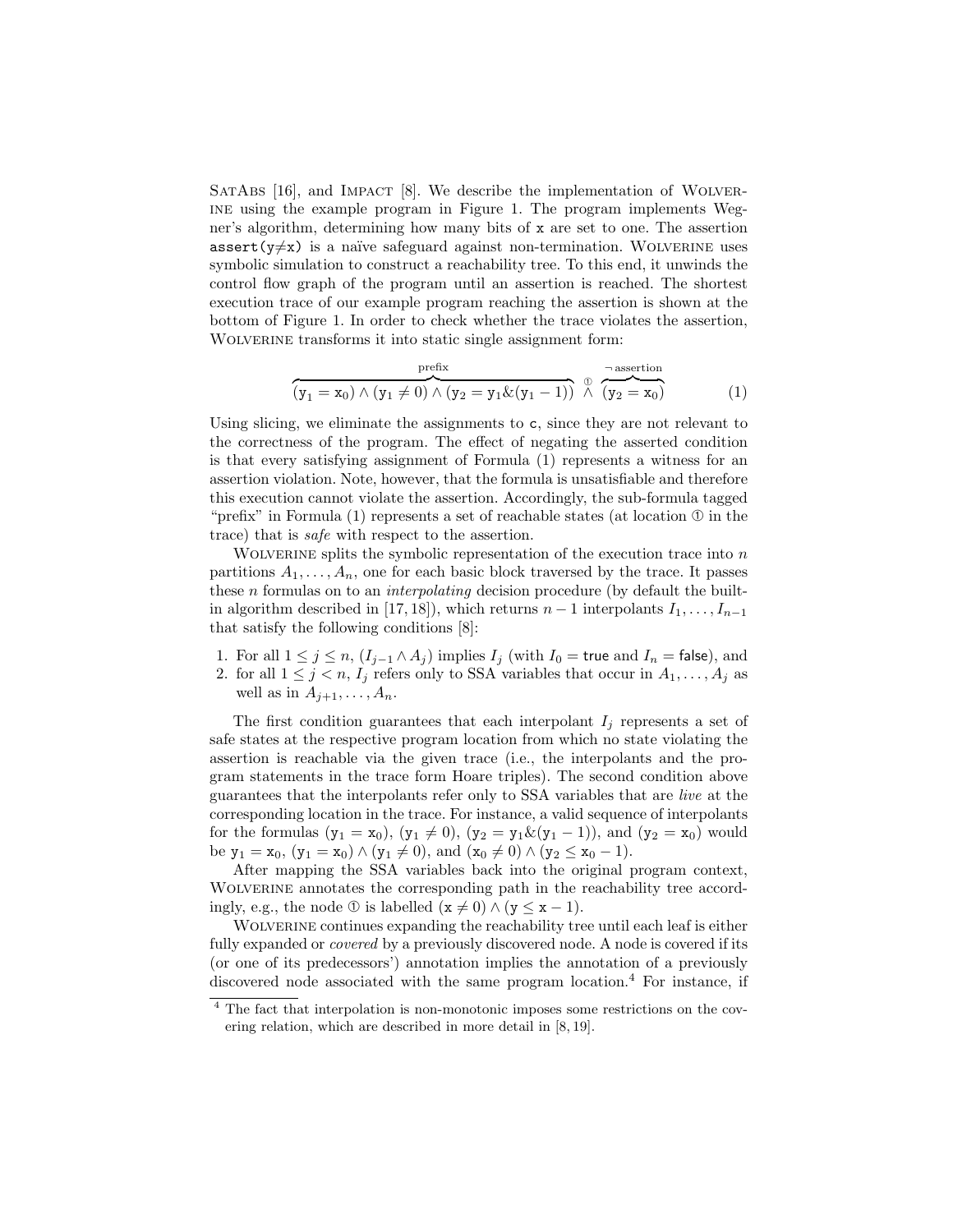WOLVERINE annotates a node  $\mathcal{D}$  (which succeeds  $\mathcal{D}$  in the reachability tree and also corresponds to the program location following the assignment  $y:=y\&(y-1)$ with  $(x \neq 0) \wedge (y \leq x - 1)$ , then  $\circledcirc$  is covered by  $\circledcirc$ .

The built-in decision procedure supports bit-vector operations using a limited set of inference rules (such as  $(t_1 = t_2 \& t_3) \vdash (t_1 \leq t_2)$  and  $(1 > t_1) \vdash (t_1 = 0)$ for terms  $t_i$  of type unsigned integer). Details are provided in [19, 17]. Moreover, it uses eager bit-blasting and a SAT solver to identify an unsatisfiable core before invoking the "word-level" interpolating decision procedure [19, 18]. If the decision procedure fails to provide an interpolant, Wolverine falls back on using the weakest precondition. Finally, using the option --interpolator smt-out, Wolverine is able to print the SSA instances in the SMT-LIB format, enabling the generation of benchmarks.

#### 3 Interface for Interpolating Decision Procedures

WOLVERINE provides a  $C++$  interface for calling external interpolating decision procedures. In order to integrate an external solver into Wolverine, the programmer has to implement a class inheriting from external interpolatort:

```
class external interpolatort: public wolver interpolatort {
    . . .
   virtual bool initialise();
   virtual bool process options(const optionst&);
protected:
   virtual bool translate(const expr_listt&)=0;
   virtual decision_proceduret::resultt solve()=0;
   virtual bool read_interpolants(expr_listt&)=0; \};
```
The public methods initialise and process options provide an opportunity to initialise the external tool and to deal with command line parameters. WOLVERINE provides the class external processt, which supports the execution of and communication with command line tools.

The methods translate and read interpolants are required to convert formulas between the representation used by the external interpolator and expressions in the CProver format. CProver expressions (represented by the class exprt) are annotated syntax trees with typing information. The class typet is used to store types. Wolverine expects the interpolants returned to be typed. Accordingly, an interpolator which discards the typing information needs to restore it before returning a result to WOLVERINE. The CPROVER framework provides support for this task in form of the methods c[pp] typecheck.

The method solve returns D\_UNSATISFIABLE, D\_SATISFIABLE, or D\_ERROR. In the latter case, Wolverine provides the option to fall back on computing interpolants using the weakest precondition. If the instance is satisfiable, the trace represents a valid counterexample and is reported. Otherwise, the method read interpolants is expected to return in its parameter a sequence of typed expressions which satisfy the conditions stated in Section 2.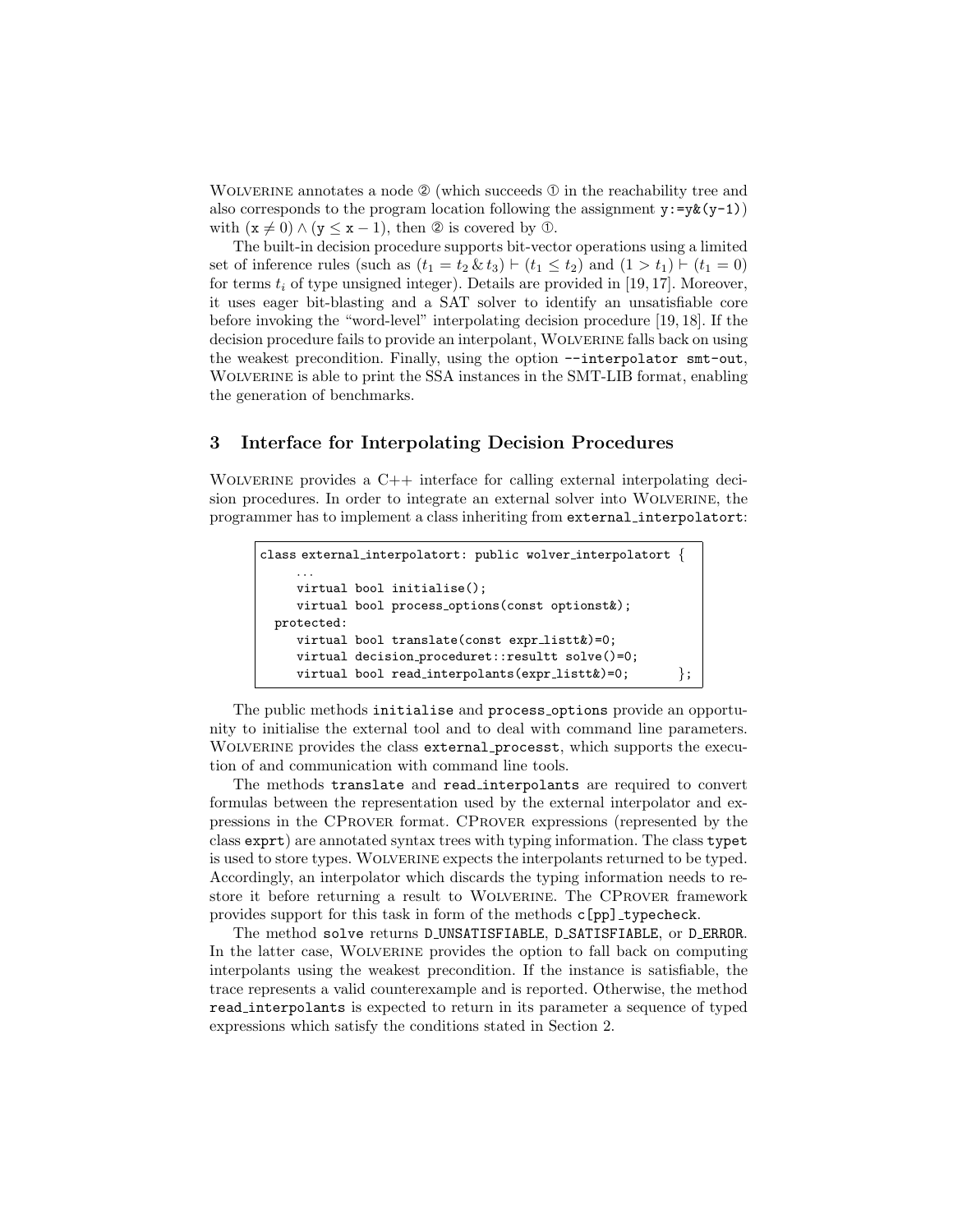

Fig. 2. Performance results WOLVERINE vs SATABS on DDVERIFY drivers.

## 4 Checking Linux Device Drivers

Figure 2 provides a comparison of Wolverine with the predicate-abstraction based verifier SatAbs on a number of sequential device driver benchmarks (generated with DDVERIFY [20], which provides a harness and an OS model annotated with assertions) on a 3GHz Intel Core i7 CPU with  $4GB RAM.<sup>5</sup>$  Figure 2(a) shows the run-time of WOLVERINE and SATABS on 22 assertions related to the usage of IO ports for the machzwd device driver [20]. WOLVERINE performs better than SatAbs in all but 6 cases. The performance gain is particularly impressive for the assertions  $zf\_readw.[1,2]$ , for which both tools report a counterexample. We attribute this to the lower overhead of the search algorithm of WOLVERINE. In the case of the claims  $zf_set-control.[1,2]$ , we observe a large number of coverage checks in Wolverine for different branches of the reachability tree, and the *eager* abstraction approach of SATABS prevails.

The scatter-plot in Figure  $2(b)$  shows the run-time for 73 array bound checks for the machzwd driver (displayed using  $\times$ ) and 78 array bound and IO properties for the driver nbd (indicated by  $\circ$ ). SATABS exceeded the time-out of 100 seconds for 23 properties of machzwd, and SATABS as well as WOLVERINE timed out in 22 cases for nbd. Our results suggest that, while SatAbs is significantly faster when few predicates are sufficient to prove an assertion correct, WOLVERINE's lazy approach is more robust as the number of predicates increases.

#### 5 Conclusion

WOLVERINE is a freely available implementation of the interpolation-based lazy abstraction algorithm presented in [8]. Its modular design enables the integration of modern interpolating SMT solvers, making it future-proof and (when combined with DDVERIFY [20]) a valuable source for benchmarks. Our experimental evaluation shows that our implementation is competitive when compared

<sup>5</sup> Performance results for the device drivers presented in [7] are reported in [19].